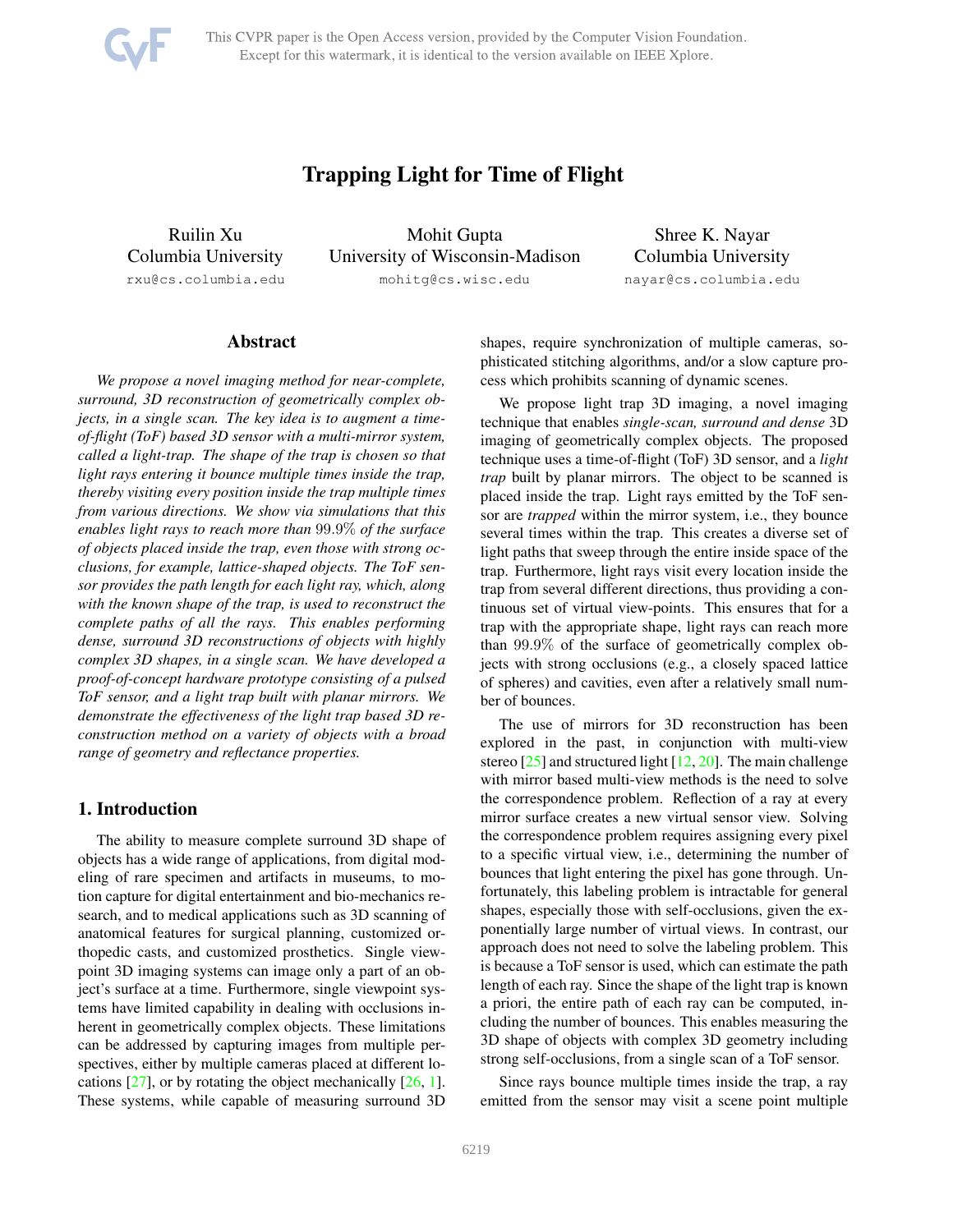<span id="page-1-3"></span>times. This creates multiple light paths from the sensor to the same scene point, each with a different length. For a continuous wave ToF sensor [\[19,](#page-8-6) [24\]](#page-8-7), the estimated path length is the linear combination of these lengths, which is different from the true length (length of the shortest path). This results in an incorrectly estimated 3D shape. This problem is similar to that of multi-path interference in ToF imaging [\[7,](#page-8-8) [9,](#page-8-9) [15,](#page-8-10) [13\]](#page-8-11). Fortunately, we can mitigate the effect of multi-path interference by using pulsed ToF sensors [\[8,](#page-8-12) [18,](#page-8-13) [16\]](#page-8-14), which consider only the first return for every ray, corresponding to the first intersection of the ray with the scene (shortest path). We demonstrate the proposed method via a hardware prototype consisting of a pulsed ToF system, and a light trap made with planar mirrors. We developed a calibration procedure for measuring the shape of the trap in order to trace the path of every ray, and designed algorithms for recovering the 3D shape of objects inside the light trap. We show near-complete 3D reconstructions of several objects with complex geometries and reflectance.

# 2. Related Work

Catadioptric imaging systems: Catadioptric imaging systems are used to augment cameras with additional mirrors in order to increase the number of effective view-points. Han and Perlin [\[10\]](#page-8-15) proposed a kaleidoscopic system with multiple mirrors for reflectance (BRDF) measurements. The mirrors were used to generate a large number of views of the target object, covering the entire hemisphere of directions surrounding it. Gluckman and Nayar [\[5,](#page-8-16) [6\]](#page-8-17) developed a catadioptric stereo system with multiple mirrors and a single camera. Mirrors have also been used to generate multiple view-points in the context of multi-view 3D reconstruction [\[2,](#page-8-18) [22,](#page-8-19) [23,](#page-8-20) [28,](#page-8-21) [4,](#page-8-22) [25,](#page-8-3) [11,](#page-8-23) [21\]](#page-8-24). As mentioned earlier, the main limitation of mirror-based multi-view 3D reconstruction approaches is the need to solve the correspondence and labeling problems, which is computationally expensive, and impossible for shapes with occlusions and cavities.

3D reconstruction with multiple or moving cameras: One popular method for surround 3D scene reconstruction, especially for large scenes, is to use multiple color or depth cameras [\[17,](#page-8-25) [14\]](#page-8-26). Another approach is to mount the object of interest on a rotating platform  $[26, 1]$  $[26, 1]$ , or move the camera around the object [\[3\]](#page-8-27). These systems require multi-camera synchronization, calibrating for radiometric responses of different cameras, or capturing several images while moving the object/sensor. In contrast, our goal is to perform surround 3D scanning of objects in a single scan.

# <span id="page-1-2"></span>3. Trapping Light via Mirrors

Consider the imaging scenario shown in Figure [1.](#page-1-0) For ease of exposition, the illustration is shown in 2D. A collection of planar mirrors is arranged as the sides of a polygon,

<span id="page-1-0"></span>

Figure 1: A collimated light source emits a light ray into a light trap made of mirrors. (a-c) Paths traced by the ray after 5 bounces, 50 bounces and 500 bounces, respectively. After a sufficient number of reflections, nearly all locations in the trap are visited multiple times from different directions.

with the mirror sides facing inwards. The polygon is closed, except for a small opening as an entrance for light rays. A small opening ensures that the probability of the light ray escaping the closed polygon is small. A collimated light source emits light into the opening, and is incident on one of the mirror facets. We assume that each mirror is perfect, without any absorption. In that case, light will continue to be reflected from the mirror facets. Figure [1](#page-1-0) demonstrates the paths traced by the ray after 5 bounces, 50 bounces, and 500 bounces, respectively.

What are good light trap designs? For light traps with appropriate shapes, a light ray entering the trap visits *every location* in the trap after a sufficient number of reflec-tions<sup>[1](#page-1-1)</sup>, as shown in Figure [1c.](#page-1-0) However, in order to recover surround 3D shape of complex shapes, not only must light rays be able to reach all (or most) of the locations in the trap, they must be able to reach every location multiple times, from different directions. This ensures dense coverage within a trap, but also dense coverage of each point from multiple directions. The latter property is critical for reconstructing highly complex shapes with severe self-occlusions and strong cavities, for which certain scene points can be reached only along a narrow set of directions. For instance, consider an extreme case, where the scene is a lattice of small, closely spaced spheres. A natural question to ask is: *What is the shape of the light trap that will enable light rays to reach all (or as many as possible) scene points in such scenes with strong occlusions?*

While a detailed theoretical analysis of the shapes of mirror traps that lead to complete coverage for all possible shapes is beyond the scope of this paper, we perform an empirical analysis based on 3D simulations (implemented in Unity3D). Specifically, we consider several potential light

<span id="page-1-1"></span> $<sup>1</sup>$ An exception is a regular polygon-shaped light trap, with light incident</sup> at an angle of  $\theta/2$  with respect to the normal of a facet, where  $\theta$  is the angle between two faces of the polygon. For example, for a square (4-gon), if light is incident at an angle of 45◦, then it will continue to go around the light trap along the same path.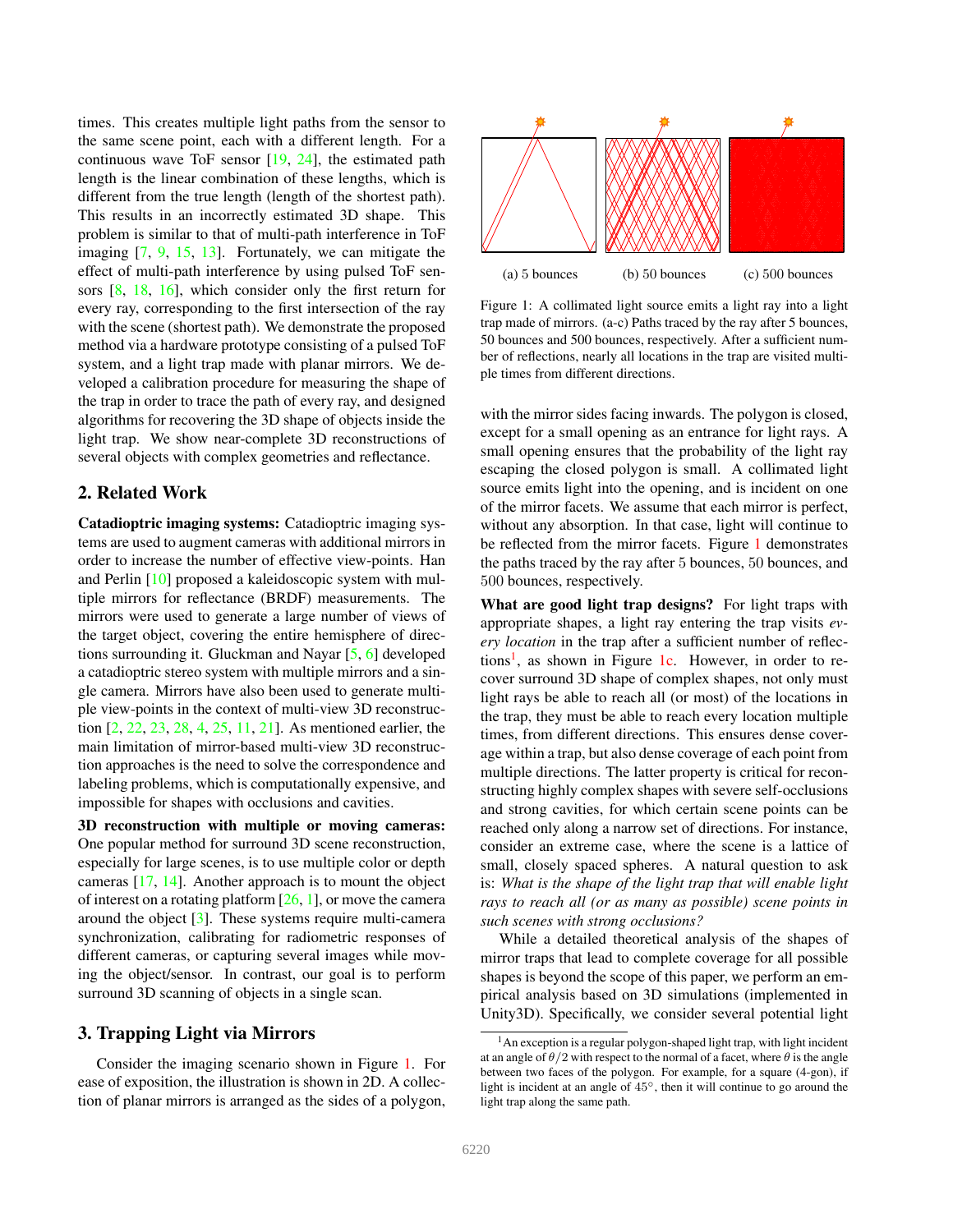<span id="page-2-0"></span>

Figure 2: Simulation for testing surface coverage of different trap shapes. (a) Simulation setup. A  $4 \times 4 \times 4$  lattice of spheres is placed in a cubic light trap. (b) Initial state of the simulation. (c) As the simulation runs, a color code is assigned to points on the surface of spheres, depending on the number of bounces the light ray undergoes before hitting the points. (d) End result of the simulation. (e) 99.9% of the lattice's surface area is visited after 5 bounces.

<span id="page-2-1"></span>

Figure 3: Surface coverage comparison. We compared the coverage of 6 different trap shapes (cube, sphere, ellipsoid, cylinder, tetrahedron, and pyramid), for 6 objects (lattice, bear, bunny, dwarf, lamp and teapot). The pyramid-shaped light trap performs the best on all the test objects, reaching  $> 99\%$  coverage on all shapes, with 3 bounces per ray.

trap shapes; for each candidate trap shape, we compute the percentage of the reachable surface locations for a set of objects with different shapes of varying complexity. The simulation consists of a point light source, a light trap built from ideal planar mirrors with 100% reflectance, and the target object placed inside the trap. The light source emits  $1500 \times 1500$  light rays in a field-of-view (FOV) chosen so that all light rays are able to enter the light trap. The configuration of the simulation setup is shown in Figure [2a.](#page-2-0) An object consisting of a  $4 \times 4 \times 4$  lattice of spheres is placed in a cubic light trap. The spheres have a radius of  $5mm$  each and are 10mm apart from each other. Figure [2b](#page-2-0) shows the initial state of the simulation – no sphere has been visited by any light rays, hence the black surface color. As the simulation runs, light visits the surface of the spheres. A color code is assigned depending on the number of bounces the light ray undergoes before hitting the sphere's surface. Figure [2c](#page-2-0) shows a snapshot during the duration of a simulation. The end of the simulation is shown in Figure [2d.](#page-2-0) As shown in Figure [2e,](#page-2-0) 99.9% of the lattice's surface area (combined surface area of 64 spheres) has been visited, after 5 bounces.

We compared six different light trap shapes, namely, cube, sphere, cylinder, ellipsoid, tetrahedron, and pyramid, for six different objects, namely, lattice, bear, bunny, dwarf, lamp, and teapot. Coverage results for each object and trap shape are shown in Figure [3.](#page-2-1) The pyramid-shaped light trap performs the best on all the test objects among different trap shapes. With a pyramid-shape trap, light rays emitted from a single point source can visit  $> 99\%$  of the points on the surface of the tested objects, even those with complex shapes, with  $\leq$  3 bounces of each ray. Recovering shape of such complicated objects (e.g., lattice) may be challenging with conventional 3D shape reconstruction methods.

# 4. Recovering 3D Shape with a Light Trap

In this section, we discuss the proposed 3D reconstruction method using a light trap. As discussed earlier in Section [1,](#page-0-0) mirror-based multi-view 3D imaging systems need to determine the number of reflections that each light ray undergoes before reaching the object of interest. Effectively, these systems need to "unroll" every light path, from the sensor to the object. This is only possible if the shape of the object is known, but to estimate the shape, we need to first label every light path with its number of bounces. This is a chicken-and-egg problem. While the labeling can be performed for relatively simple, convex shapes, it is not always possible for objects with occlusions or cavities.

One way to solve the labeling problem is to measure the length of each light path (from the sensor to the scene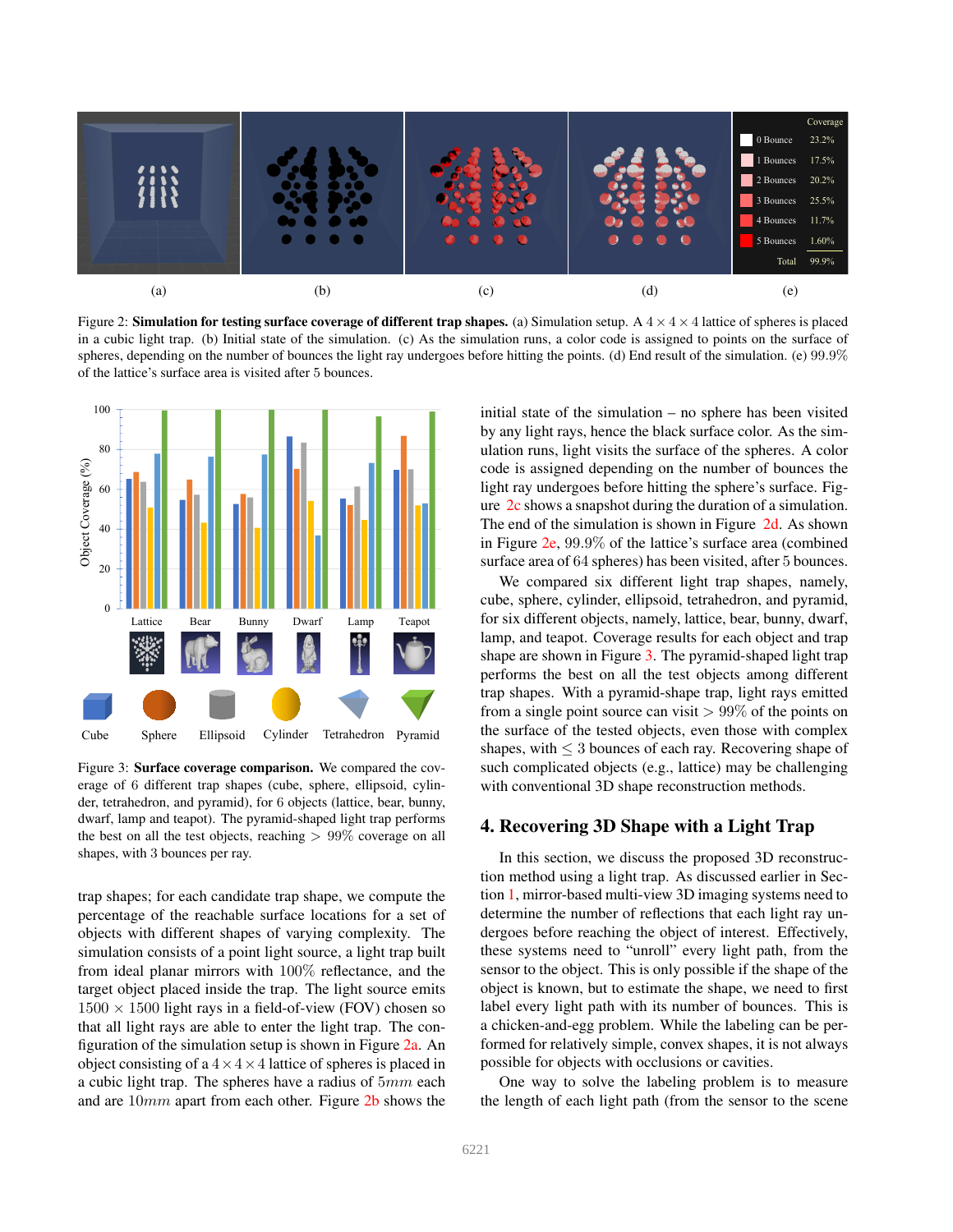point). Fortunately, ToF sensors can estimate the path lengths by measuring the time taken for the emitted light to travel to the scene point and back to the sensor. The path length is computed by the product of the travel time, and the known speed of light.

<span id="page-3-0"></span>

Figure 4: 3D imaging using light trap ToF sensor: A diffuse object is placed inside a light trap. A light ray emitted by a ToF sensor at  $p_0$  reaches scene point  $p$  after multiple bounces. The ToF sensor measures the total length of the light path from  $p_0$  to  $p$ , which, along with known shape of the trap, can be used to determine the 3D coordinates of p.

#### 4.1. Time of Flight Based Light Trap

Consider a light trap with perfect mirrors, as shown in Figure [4.](#page-3-0) Suppose a ToF sensor is placed at point  $p_0$ . The sensor emits a light ray L along direction  $\hat{r}_0$ , which hits mirror  $M_1$  at point  $p_1$ . The light reflected from  $M_1$  hits mirror  $M_2$  at point  $p_2$ , and so on. Suppose light hits mirror  $M_K$  at point  $p<sub>K</sub>$ , before finally reaching point p on the surface of a diffuse object placed inside the trap. Let  $d_k$  be the distance between points  $p_k$  and  $p_{k+1}$ . Then,  $d_{total}$ , the total length of the light path from the sensor location  $p_0$  to p is given as:

<span id="page-3-1"></span>
$$
d_{total} = \sum_{k=0}^{K-1} d_k + \tilde{d}, \qquad (1)
$$

where  $\tilde{d}$  is the distance between p (point on the surface) and  $p<sub>K</sub>$  (the last mirror point on the light path). If  $d<sub>total</sub>$ is measured, the 3D location of point  $p$  can be estimated by tracing the light path starting from the sensor. The end point of the path, at length  $d_{total}$ , is the 3D location of p. However, the ToF sensor cannot directly calculate  $d_{total}$ . In fact, it cannot perform depth calculation unless the light ray reaches the scene point p and then trace back to point  $p_0$ . What path will the light ray follow, back from point  $p$  to the sensor location  $p_0$ ?

**Lemma:** Suppose a light ray emitted from  $p_0$  along direction  $\hat{r}_0$  arrives at a diffuse object point p, either directly, or indirectly (after one or more specular reflections). Then, the shortest path a ray reflected at  $p$  can return to  $p_0$  along direction  $-\hat{r}_0$  is by retracing the incident path.

**Proof:** Suppose there were a shorter return path from point p to  $p_0$  along the final direction  $-\hat{r}_0$ . In that case, light would have taken this path to reach point  $p$  because of the reciprocity of light propagation. This leads to a contradiction, thus proving the lemma.

#### 4.2. Path Length and Depth Computation

The above lemma states that a light ray retraces its path from the sensor to a scene point. Let the total path length measured by the sensor be  $d_{meas}$ . Then the path length  $d_{total}$  from the sensor to the scene point (Eq. [1\)](#page-3-1) is given as:

<span id="page-3-2"></span>
$$
d_{total} = \frac{d_{meas}}{2} = \sum_{k=0}^{K-1} d_k + \tilde{d}.
$$
 (2)

The length of each ray segment  $d_k$  can be calculated as  $d_k =$  $p_{k+1} - p_k$ , where the location  $p_{k+1}$  is given as  $p_{k+1} =$  $d_k\hat{r}_k + p_k$ , and  $\hat{r}_k$  is the unit vector along the direction of ray reflected from the  $k^{th}$  mirror at point  $p_k$ .  $\hat{r}_k$  can be computed by using Snell's law of specular reflection:

$$
\hat{r}_k = \hat{r}_{k-1} - 2(\hat{n}_k \cdot \hat{r}_{k-1})\,\hat{n}_k \,. \tag{3}
$$

Thus, given the initial sensor location  $p_0$  and initial ray direction  $\hat{r}_0$ , we can recursively compute the locations  $p_k$  and directions  $\hat{r}_k$ , for all  $k \in [1 \dots K]$ , by using the above equations. We can use the computed  $p_k$  and  $\hat{r}_k$  to trace the light path, starting from the sensor, up to length  $d_{total}$ , as computed in Eq. [2.](#page-3-2) This is shown in Figure [4.](#page-3-0) As discussed earlier, the end point of the light path,  $p_{end}$  is the location of the surface point  $p$ . See Alg. [1](#page-4-0) for the detailed algorithm. Note that for the operation on line [8](#page-4-0) of Alg. [1,](#page-4-0) we can find the intersections of the rays with the mirror surfaces of the light trap because we know (a) the shape of the trap, and (b) the relative pose of the trap with respect to the camera by calibration, as discussed in Section [5.3.](#page-4-1)

### 5. Hardware Prototype

We have developed a hardware prototype system for light trap based 3D imaging. In the following section, we discuss the hardware design choices, as well as details regarding the calibration procedure.

#### 5.1. Mirror Light Trap

The simulation results shown in Section [3](#page-1-2) suggested that a pyramid-shaped light trap can achieve maximal coverage for a wide range of shapes. Therefore, we developed our prototype using a pyramid-shaped light trap built by four planar mirrors. We leave the pyramid base open, which allows light to enter the trap with full intensity. The absence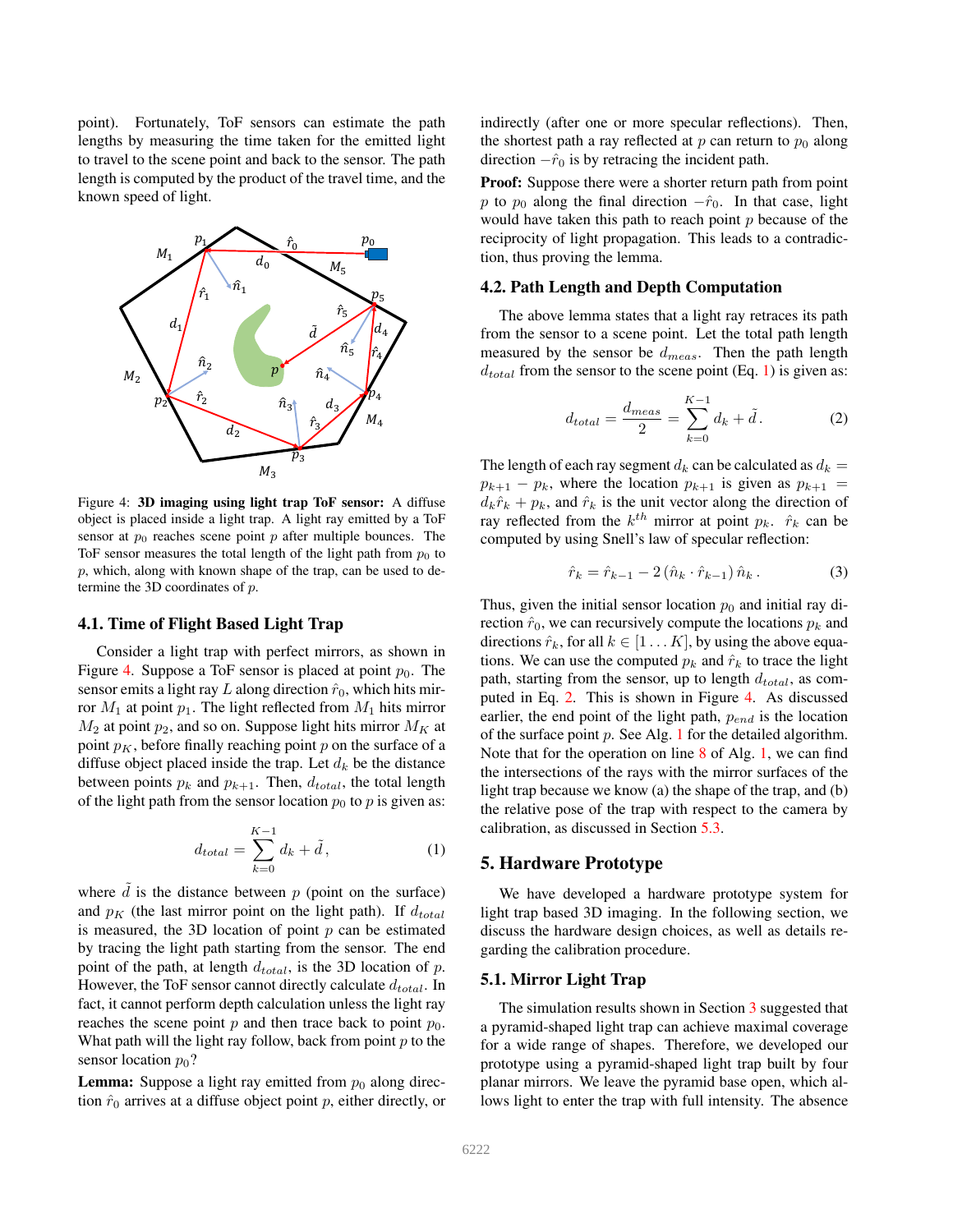<span id="page-4-2"></span>

Figure 5: Hardware prototype of light trap based 3D imaging system. (a-b) Design of the light trap and the supporting frame. (c) Complete setup with the ToF sensor (left), light trap and an object of interest placed on the object holder through the cutout of the trap (middle), and the additional 45◦ planar mirror (right).

#### <span id="page-4-0"></span>Algorithm 1 Depth Computation

```
Require: p_0, initial sensor location
            \hat{r}_0, initial ray direction
```

```
1: procedure COMPUTEDEPTH
```

```
2: for each d_{meas} do
```

```
3: p_{end} \leftarrow TracePath(p_0, \hat{r}_0, \frac{d_{meas}}{2})4: end for
5: end procedure
```

```
6: function TRACEPATH(p_k, \hat{r}_k, d_{remain})7: ray \leftarrow (p_k, \hat{r}_k)8: p_{k+1} \leftarrow intersection of ray and light trap
9: d_k = p_{k+1} - p_k10: if d_{remain} > d_k then
11: d_{remain} \leftarrow d_{remain} - d_k12: \hat{r}_{k+1} = \hat{r}_k - 2 (\hat{n}_{k+1} \cdot \hat{r}_k) \hat{n}_{k+1}13: TRACEPATH(p_{k+1}, \hat{r}_{k+1}, d_{remain})14: end if
15: p_{end} \leftarrow d_{remain} \hat{r}_k + p_k
```
16: **return**  $p_{end}$ 17: end function

of a base limits the total number of reflections for most rays to 3. Fortunately, as the simulation results showed, only three reflections per light ray are sufficient to achieve > 99% coverage for a wide range of objects.

We used planar mirrors with protected aluminum metal coating with thickness of 3.0mm to construct the trap. The mirrors have a reflectance of  $> 90\%$  for wavelengths from  $400-2000nm$ . Each mirror is cut to the shape of an equilateral triangle with a side length of 400mm. A steel frame is also constructed to hold all four mirrors to form a four-sided pyramid with a height of 282.84mm (see Figure [5a](#page-4-2) and Figure [5b\)](#page-4-2). The object to be scanned is placed inside the trap supported on a thin rod which is inserted via a small cutout hole at the tip of the pyramid (Figure [5b\)](#page-4-2).

### 5.2. ToF Sensor

We used a ScanStation P40 3D ToF Laser Scanner from Leica. This is a pulsed ToF sensor, which uses infra-red light of wavelength 1550nm. The 3D measurement accuracy is  $3mm$  at a range of  $50m$ . In addition to capturing a high quality depth map, the scanner also captures corresponding color (RGB) data.

Since the light trap is constructed to face vertically upward, and the ToF sensor must ideally be mounted horizontally, with its optical axis parallel to the ground, an additional planar mirror (with identical characteristics as the mirrors used to make the trap) is placed at a 45° angle facing the ToF sensor above the light trap. See Figure [5c](#page-4-2) for the complete hardware setup.

## <span id="page-4-1"></span>5.3. Light Trap Calibration Procedure

The light trap must be calibrated to estimate the position and orientation (surface normal) of each of the four planar mirrors, as shown in Figure [6.](#page-5-0) To this end, we place small dot-shaped markers near every corner of each mirror, as shown in Figure [6a.](#page-5-0) Next, we obtain a 3D reconstruction (point cloud) of the empty trap with the markers. The point cloud is manually processed and each point cloud patch that corresponds to a marker is labeled, as shown in Figure [6b.](#page-5-0) Using the reconstructed locations of the markers, we perform an initial calculation of each mirror's position and surface normal  $(16$  parameters in total) (see Figure [6c\)](#page-5-0).

The initial estimate of the mirror shapes is refined by using a cube as a reference calibration object. Specifically, using the known shape of the cube, we perform a 16-parameter Levenberg-Marquardt (LM) optimization recursively, from which the mirror parameters as well as a calibrated cube reconstruction is obtained (Figure 6d).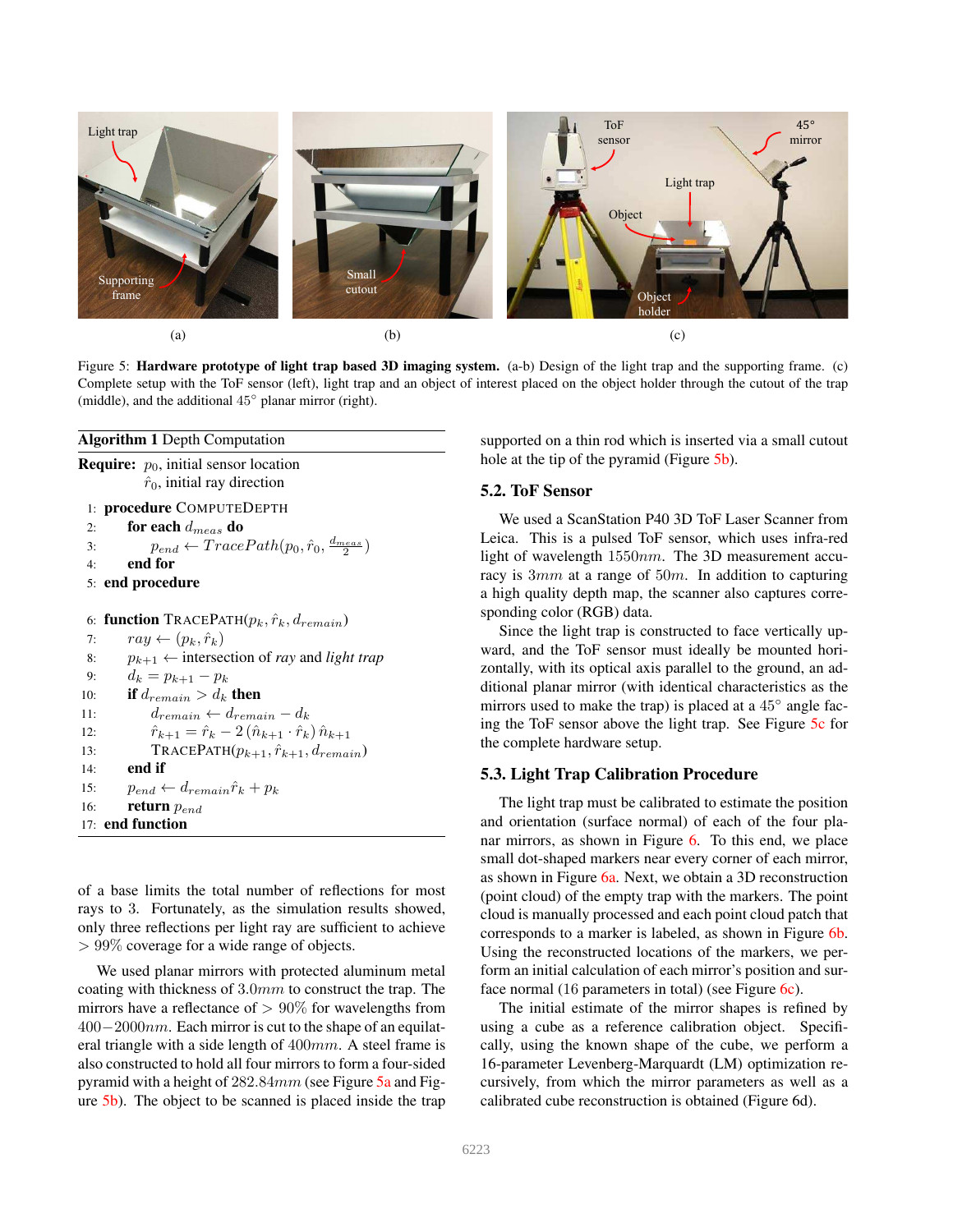<span id="page-5-4"></span><span id="page-5-0"></span>

Figure 6: Calibration of the light trap based imaging system. (a) Small dot-shaped markers are placed near each corner of each mirror. (b) Point cloud patches that correspond to each of the markers on the mirrors. (c) A cube reconstruction with initial mirror parameters. (d) Cube reconstruction using LM optimization.

<span id="page-5-1"></span>

Figure 7: (a) Point p is illuminated by the direct ray from  $p_0$  to p (denoted as solid red arrows). It is also illuminated by several indirect rays (denoted as dashed red double arrows) that travel from  $p$  to all mirrors from which  $p$  can be seen and back to  $p$ . These indirect rays result in longer path lengths back to the sensor. In case of continuous-wave ToF sensors, longer path lengths result in erroneous phase-shift and hence incorrect depth measured. (b) Pulsed ToF sensors consider only the first impulse (shortest path back to the sensor), thus mitigate the effect of interreflections.

# <span id="page-5-2"></span>5.4. Dealing with Multi-path Interference

Since rays bounce multiple times inside the trap, a scene point may be reached multiple times by a single emitted light ray from direct and indirect paths, as shown in Figure

<span id="page-5-3"></span>

Figure 8: Comparison between continuous-wave ToF and pulsed ToF for a cube. (Top row) complete reconstructions of a cube. (Bottom row) The top and bottom surfaces of the cube. In the continuous-wave reconstruction result, the bottom surface of the cube is pushed in and curved upward due to multipath interference. Pulsed ToF sensor mitigates the errors due to multipath interference, and produces accurate reconstructions.

[7.](#page-5-1) This is similar to multi-path interference problem in ToF imaging, where an object is illuminated not only directly by the light source, but also indirectly by other scene points.

This results in multiple light paths from the sensor to the same scene point, each with a different length. For continuous-wave ToF sensors, the estimated path length (computed from the phase-shift between the received waveform and the emitted waveform) is the linear combination of all the path lengths, which is different from the true length. This results in erroneous phase-shift, and hence, incorrect depths [\[9\]](#page-8-9). Pulsed ToF sensors, on the other hand, mitigate this problem by considering only the first impulse of the returning signal. Since the direct light path has the shortest distance back to the sensor, it always corresponds to the first returning pulse; other paths are longer, and thus, correspond to larger travel times, as shown in Figure [7b.](#page-5-1) In order to demonstrate the robustness of a pulsed ToF sensor to multi-path interference, we compared its performance with a continuous-wave ToF scanner (Faro x330). Comparison results between the continuous-wave and pulsed ToF sensor are shown and discussed in Section [6.](#page-7-0)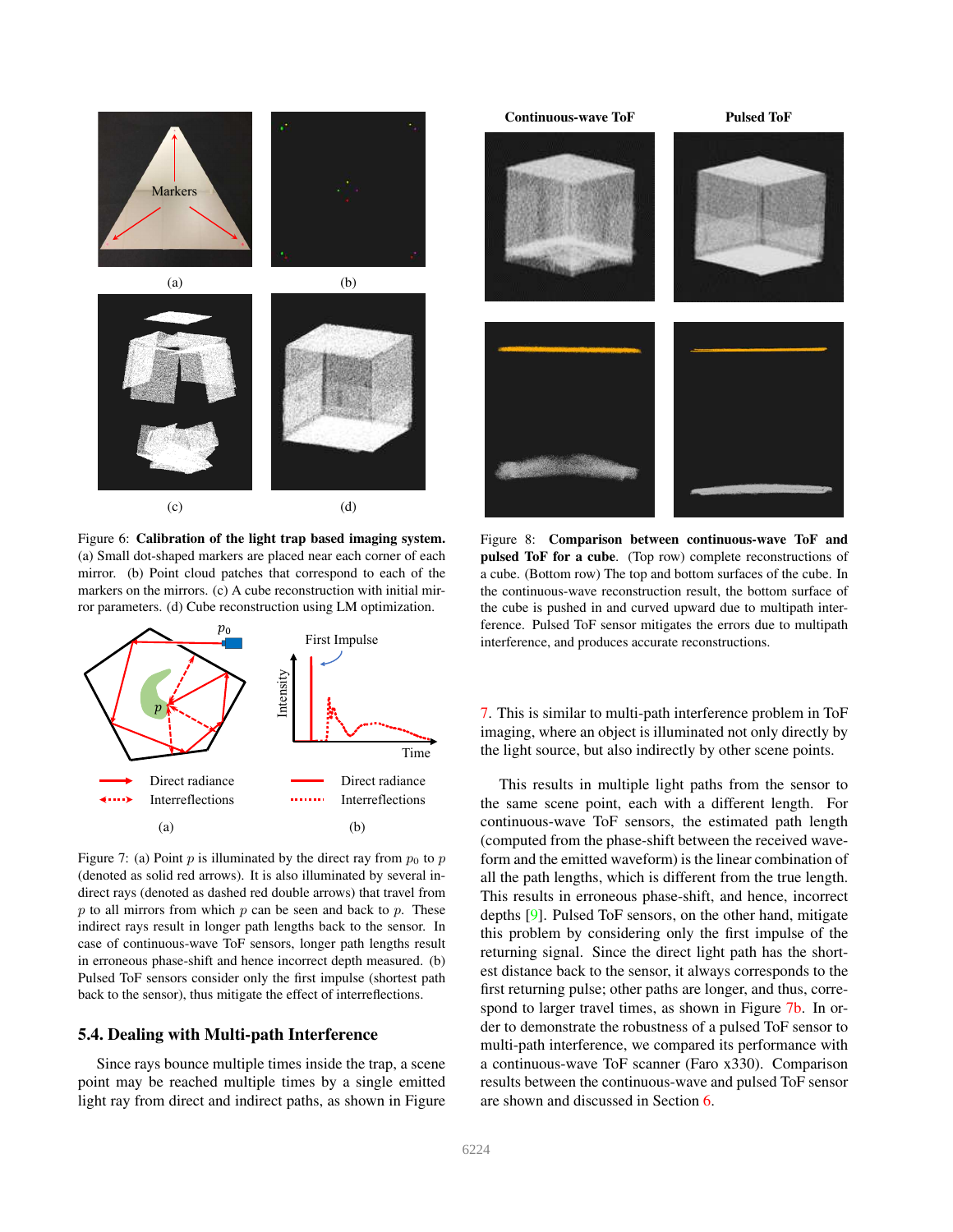<span id="page-6-0"></span>

Figure 9: Dense, surround 3D reconstructions using the light trap based imaging system. In each row, we show, from the left to right, (1) a photo of the scanned object, (2) ToF camera view, (3) "raw" depth map recovered by the ToF camera, (4-5) two different perspective views of the reconstructed object.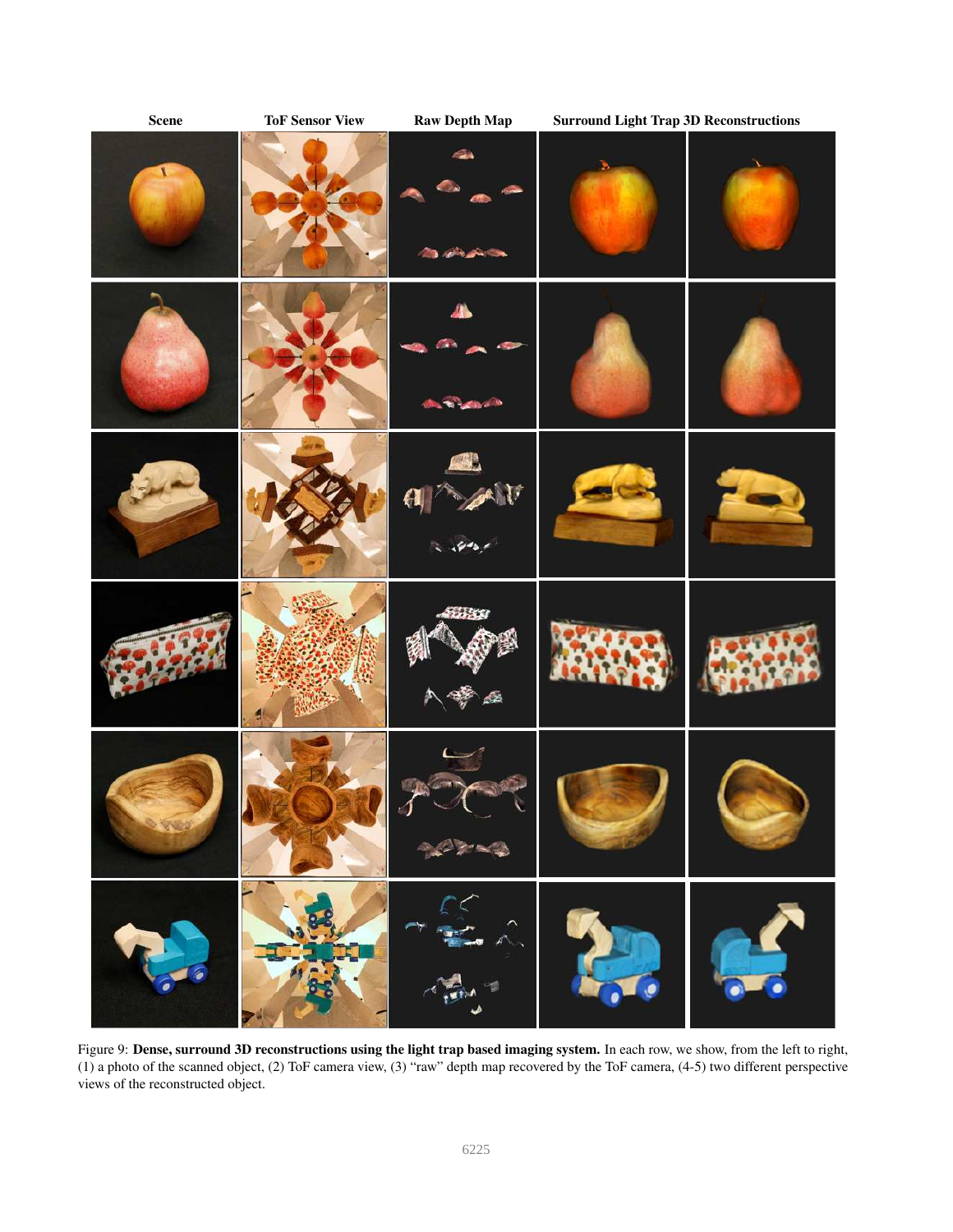<span id="page-7-1"></span>

|                   | <b>Top</b>     |                | <b>Bottom</b>  |                |
|-------------------|----------------|----------------|----------------|----------------|
| <b>Continuous</b> | Thickness (mm) |                | Thickness (mm) |                |
| -wave ToF         | Max.           | 3.01775        | Max.           | 8.26323        |
| (FARO x330)       | Avg.           | 0.421061       | Avg.           | 1.89455        |
|                   | Sigma          | 0.397341       | Sigma          | 1.47339        |
|                   |                |                |                |                |
|                   |                | <b>Top</b>     |                | <b>Bottom</b>  |
| <b>Pulsed</b>     |                | Thickness (mm) |                | Thickness (mm) |
| ToF               | Max.           | 1.33144        | Max.           | 3.80526        |
| (Leica P40)       | Avg.           | 0.225517       | Avg.           | 0.861381       |

Table 1: Comparison between continuous-wave ToF and pulsed ToF sensors.

# <span id="page-7-0"></span>6. Experimental Results

Continuous-wave vs Pulsed ToF: In Section [5.4,](#page-5-2) we discussed how the multi-path problem influences the continuous-wave ToF and pulsed ToF differently. To investigate this, we performed a comparison for a cube, using our pulsed ToF scanner, and a continuous-wave ToF scanner. The comparison result is shown in Figure [8.](#page-5-3)

In the continuous-wave reconstruction result, the bottom surface of the cube is pushed in and curved upward, as compared with the result from the pulsed ToF. For quantitative comparisons, we extracted the top and bottom surfaces from the reconstructed results for both scanners and measured, as shown in Table [1.](#page-7-1) The quantitative results confirm the conclusion discussed in Section [5.4](#page-5-2) that if a scene point can be seen by multiple reflections of itself, its depth is estimated incorrectly with a continuous-wave scanner. On the other hand, pulsed ToF scanner significantly mitigates the multipath problem, and recovers accurate reconstructions.

3D Reconstruction of geometrically complex objects: Figure [9](#page-6-0) shows examples of several objects scanned using our hardware prototype. Consider the lion and wooden truck results in Figure [9.](#page-6-0) Both are highly complex objects with severe self occlusions (i.e., the joint between the truck arm and truck body) and strong cavities (i.e., the abdomen region of the lion), which are difficult to reconstruct via conventional methods. However, since the proposed imaging system results in dense coverage of each scene point from multiple directions, the quality of 3D shape recovery of highly complex objects is ensured.

# 7. Trade-offs and Limitations

Scan time: One practical limitation of the proposed approach is the scan time. While it is possible to build a large light trap to accommodate large-scale objects such as human bodies, the minute-long scan time makes it difficult to capture dynamic human body motions. This limitation may be resolved by using a full-frame flash ToF camera.

Achievable Spatial Resolution: Theoretically, the resolu-

tion (total number of 3D points) achieved by the light-trap is equal to the number of rays emitted by the 3D sensor. However, in practice, only a fraction of the rays reach the surface of the scanned object and return to the sensor, thus lowering the effective resolution. The fraction depends on several factors, including the shape of the object and the trap, as well as their relative sizes. For example, only 16.6935% of the rays return back to the sensor in the  $4 \times 4 \times 4$  lattice of spheres (Figure 2), and 19.8339% for the bunny (Figure 3). Therefore, in contrast to the conventional methods in which 100% of the emitted rays return to the camera, the resolution of the proposed approach is object- and trap-dependent.

One of the advantages of the proposed approach is that multiple light rays can reach the same position from different directions, thus increasing the probability of reaching difficult-to-reach areas, such as cavities. However, for simple objects, this feature can lower the overall resolution since multiple rays may reach the same scene point, resulting in repeated and redundant measurements.

Effect of BRDF on Reconstruction: The proposed approach requires a relatively strong retro-reflective component in the object BRDF. This requirement is similar as other active 3D imaging methods (e.g., structured light, ToF), where the sensor and source are located in close proximity. However, due to the extra interreflections of the mirror trap, this problem may be amplified in the proposed approach because of the possibility of 'indirect' returns that are stronger than the first (direct) return, especially for specular objects.

# 8. Conclusion and Future Works

Scanning vs. full-frame flash sensors: Our current setup uses a scanning based pulsed ToF sensor which emits one light ray at a time. A next step is to apply the proposed concept to full-frame flash ToF cameras that can capture 3D depth maps of scenes at high speeds, without requiring mechanical scanning. With full-frame flash ToF sensors, multiple light rays can simultaneously enter the light trap, potentially leading to depth ambiguities due to multi-path interference. Resolving these ambiguities will aid surround 3D reconstructions of dynamic objects, and forms a promising avenue of future work.

Optimality of the trap shape: Although we demonstrated via simulations that the pyramidal trap achieves near 100% coverage for several objects, it is not provably optimal in terms of coverage. Developing a better theoretical understanding and deriving formal proofs towards the optimality of a particular trap shape, and designing traps which yield better coverage, is a promising future research direction.

Acknowledgement: This work was supported in parts by ONR awards N00014-14-1-0741; N00014-16-1-2152; N00014-15-1-2902; and DARPA award HR011-16-C-0025.